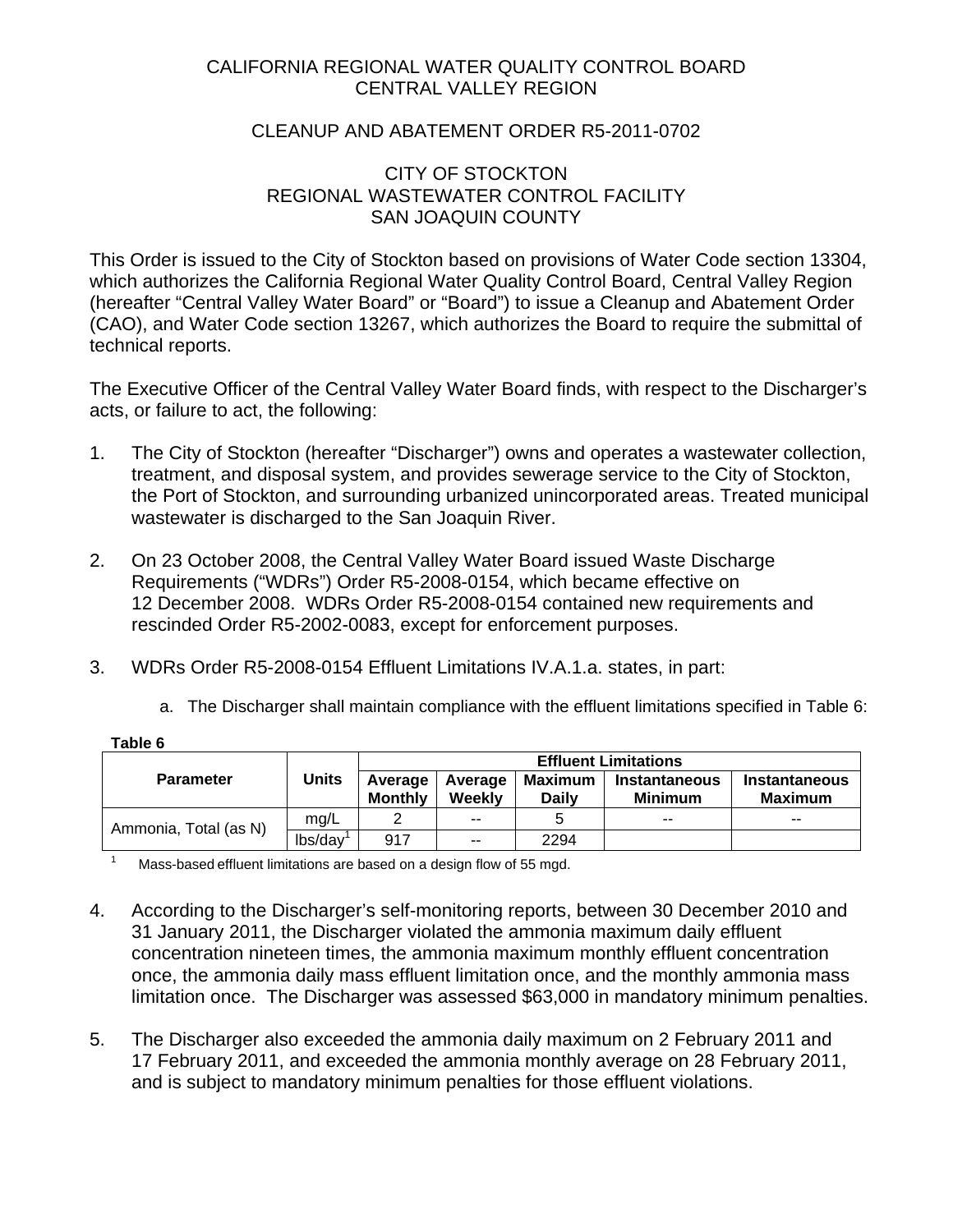- 6. The Discharger asserts that weekly receiving water monitoring data for the period of effluent ammonia violations indicates there was no discernable effect to receiving water quality as a result of these discharges. In comparison with the USEPA's Ambient Water Quality Criteria for the Protection of Freshwater Life for total ammonia, during the months of December, January, and February 2011, weekly receiving water sampling upstream and downstream of the discharge indicated receiving water concentrations of ammonia at less that 10% of the 30 day average chronic ammonia criteria.
- 7. On 27 January 2011, the Discharger's consultant, Carollo Engineers, submitted a report entitled *Nitrifying Biotower (NBT) Operations*. The report showed a strong correlation between effluent ammonia concentrations and NBT feed water temperature. The report recommended constructing a new pump station and pipeline to allow for bypass of more secondary effluent around the oxidation ponds, to construct a third NBT, and to modify existing NBT operation to maintain the temperature of the water applied to the NBTs at 10°C or greater. If the water temperature falls below 10°C, the rate of nitrification significantly decreases, and the Discharger is at risk of violating the ammonia effluent limit.
- 8. On 26 May 2011, the Discharger submitted a proposed project task list and schedule to modify the NBTs to increase the temperature of the influent. This Order requires the Discharger to complete the proposed tasks, within the proposed timeline. The Discharger has determined the method to modify the system to comply with the effluent limitations.

# **REGULATORY CONSIDERATIONS**

- 9. As described above, the discharge of ammonia in excess of the effluent limitations violates WDRs Order R5-2008-0154. The Discharger, by failing to control the effluent ammonia concentration, has caused, permitted, or threatens to cause or permit, waste to be discharged in such a manner that it has caused or threatens to cause a threat to public health and/or create a condition of pollution or nuisance. Therefore, the Discharger is subject to this Order pursuant to Water Code section 13304.
- 10. The *Water Quality Control Plan for the Sacramento River and San Joaquin River Basins, Fourth Edition*, (the "Basin Plan") designates beneficial uses, establishes water quality objectives, contains implementation plans and policies for protecting waters of the basin, and incorporates by reference plans and policies adopted by the State Water Board.
- 11. Treated wastewater is discharged to the San Joaquin River. The beneficial uses of the San Joaquin River are municipal and domestic supply; agricultural supply; water contact recreation; non-contact water recreation; warm freshwater habitat; cold freshwater habitat; migration of aquatic organisms; spawning, reproduction, and/or early development, and wildlife habitat.
- 12. The discharge of ammonia to the San Joaquin River in excess of effluent limitations has the reasonable potential to cause or contribute to an exceedance of the Basin Plan's narrative toxicity objective.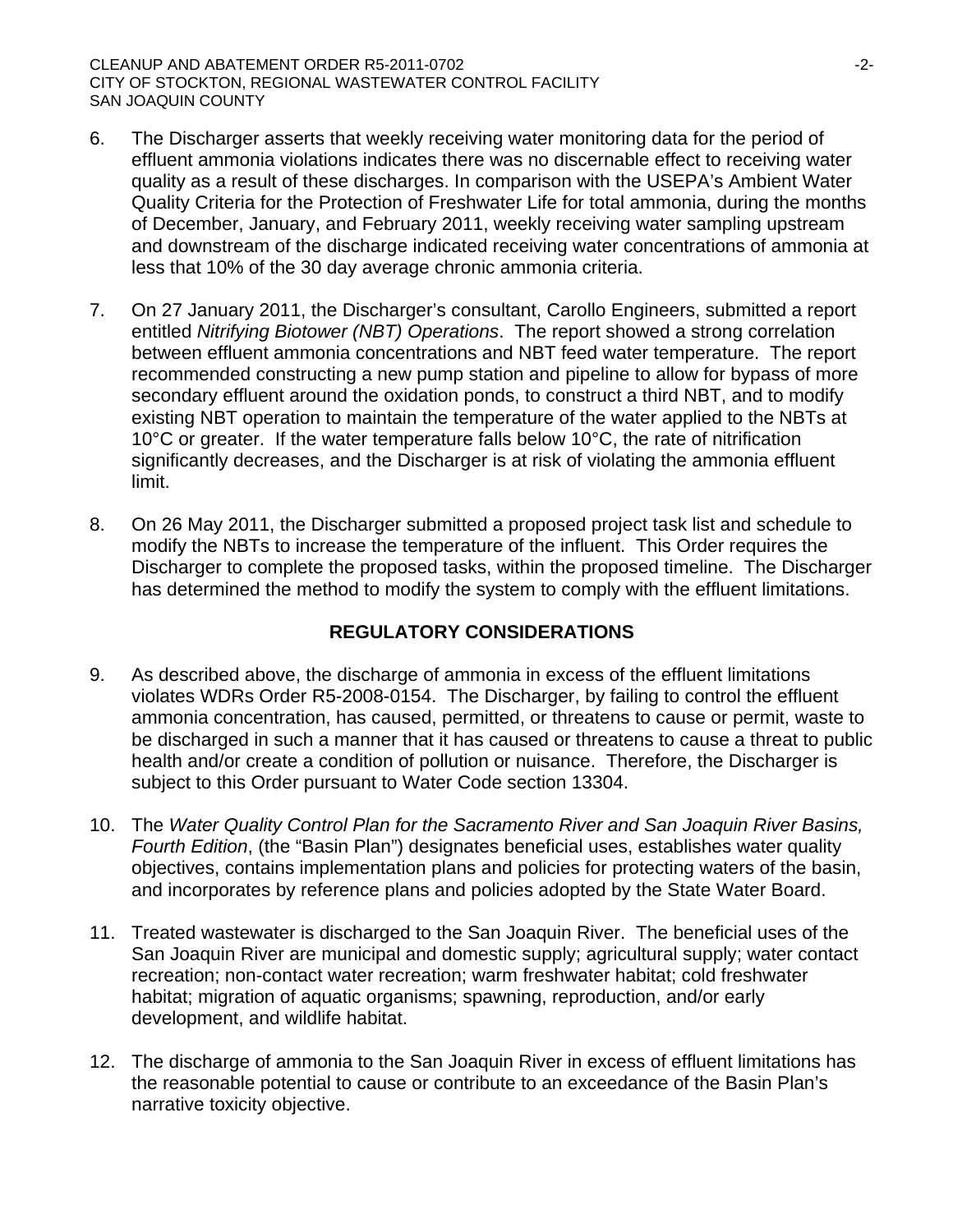- 13. Water Code section 13304(a) states, in relevant part, that: "*Any person who has discharged or discharges waste into the waters of this state in violation of any waste discharge requirement or other order or prohibition issued by a regional board or the state board, or who has caused or permitted, causes or permits, or threatens to cause or permit any waste to be discharged or deposited where it is, or probably will be, discharged into the waters of the state and creates, or threatens to create, a condition of pollution or nuisance, shall upon order of the regional board, clean up the waste or abate the effects of the waste, or, in the case of threatened pollution or nuisance, take other necessary remedial action, including, but not limited to, overseeing cleanup and abatement efforts.*"
- 14. Water Code section 13267(b)(1) states, in relevant part, that: "*In conducting an investigation specified in subdivision (a), the regional board may require that any person who has discharged, discharges, or is suspected of having discharged or discharging, or*  who proposes to discharge waste within its region ... shall furnish, under penalty of *perjury, technical or monitoring program reports which the regional board requires. The burden, including costs, of these reports shall bear a reasonable relationship to the need for the report and the benefits to be obtained from the reports. In requiring those reports, the regional board shall provide the person with a written explanation with regard to the need for the reports, and shall identify the evidence that supports requiring that person to provide the reports.*"
- 15. The burden, including costs, of these reports bear a reasonable relationship to the need for the report and the benefits to be obtained from the reports because the technical reports required by this Order are necessary to ensure compliance with this CAO and WDRs Order R5-2008-0154, and to ensure the protection of water quality and public health. The Discharger owns and operates the facility that discharges waste subject to this Order.
- 16. The issuance of this Order is an enforcement action taken by a regulatory agency and is exempt from the provisions of the California Environmental Quality Act (Pub. Resources Code, § 21000, *et seq.*)("CEQA") pursuant to California Code of Regulations, title 14, section 15321(a)(2), and is an action by a regulatory agency for the protection of the environment, and is exempt from the provisions of CEQA pursuant to California Code of Regulations, title 14, section 15321(a)(2).

**IT IS HEREBY ORDERED** that, pursuant to Water Code sections 13304 and 13267, the City of Stockton shall cleanup and abate the ammonia effluent violations at its Regional Wastewater Control Facility in accordance with the scope and schedule set forth below, and shall ensure full compliance with WDRs Order R5-2008-0154.

Any person signing a document submitted under this Order shall make the following certification:

*"I certify under penalty of law that I have personally examined and am familiar with the information submitted in this document and all attachments and that, based on my*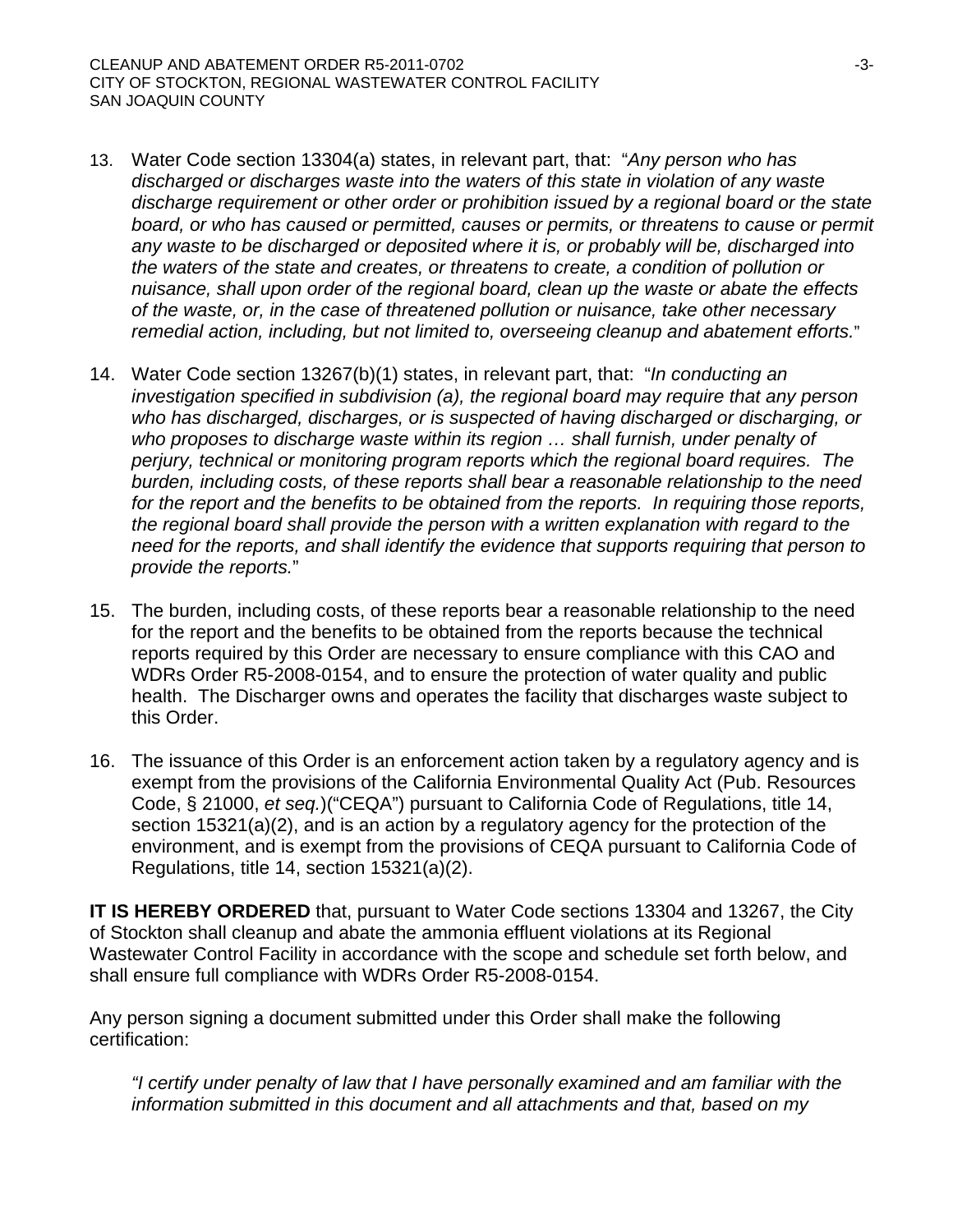*knowledge and on my inquiry of those individuals immediately responsible for obtaining the information, I believe that the information is true, accurate, and complete. I am aware that there are significant penalties for submitting false information, including the possibility of fine and imprisonment."* 

- 1. By **1 September 2011**, the Discharger shall submit a *Temporary Modification Plan* to construct a temporary pumping system that will blend secondary effluent with Nitrifying Biotower ("NBT") influent. The pumping system will be designed to increase the temperature of the influent during cold weather periods such that the NBTs consistently treat the wastewater to comply with the ammonia effluent limitation. The temporary system shall remain in place until a permanent blending system has been designed, constructed, and is operational.
- 2. By **30 December 2011**, the Discharger shall submit a *Design Contract Report* showing it has awarded a design contract for a permanent blending system that will provide a blend of secondary effluent with NBT influent. The permanent blending system will be designed to increase the temperature of the influent during cold weather periods such that the NBTs consistently treat the wastewater to comply with the ammonia effluent limitation.
- 3. By **15 December 2011**, the Discharger shall submit a *Temporary Modification Operational Report* showing that the temporary pumping system has been installed and is operational.
- 4. By **31 July 2012**, the Discharger shall submit a *Construction Contract Award Report* showing that it has awarded a construction contract for a permanent blending system. The report shall also show the proposed construction start date.
- 5. By **30 August 2013**, the Discharger shall submit a *Construction Completion* report showing construction has been completed and that the NBTs are now designed to ensure compliance with the ammonia effluent limitation, even during periods of cold weather.
- 6. Beginning on **1 August 2011**, and continuing on the first day of the second month after each calendar quarter (i.e, by 1 August, 1 November, 1 February, and 1 May each year), the City will submit a report describing its compliance with this Order.

In addition to the above, the Discharger shall comply with existing WDRs Order R5-2008-0154 and all applicable provisions of the Water Code that are not specifically referred to in this Order. As required by the Business and Professions Code sections 6735, 7835, and 7835.1, all reports shall be prepared by, or under the supervision of, a California Registered Engineer or Professional Geologist and signed by the registered professional.

If the Discharger is unable to perform any activity or submit any document in compliance with the schedule set forth herein, or in compliance with any work schedule submitted pursuant to this Order and approved by the Executive Officer, the Discharger may request, in writing, an extension of the time specified. The extension request shall be submitted at least 30 days